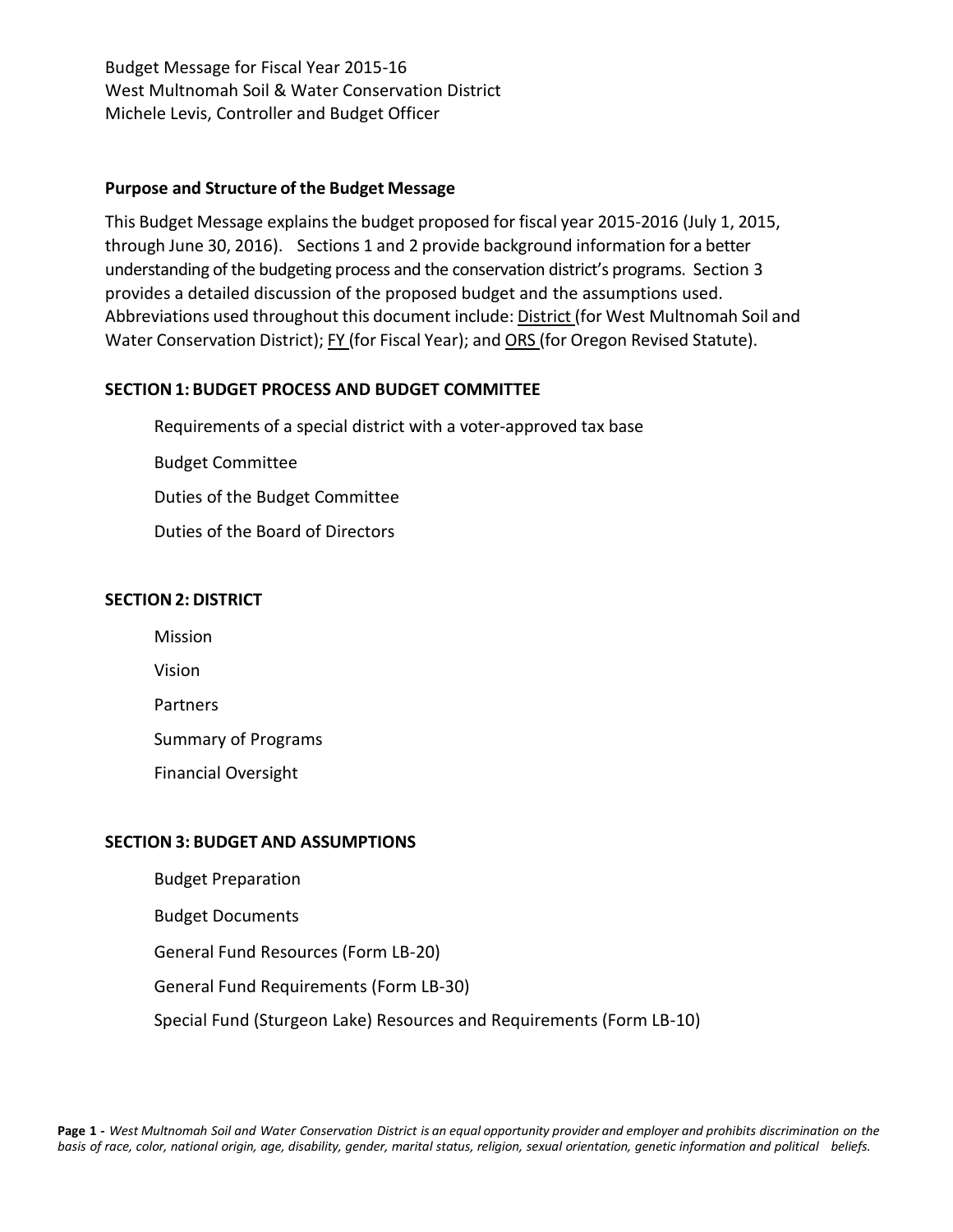# **SECTION 1: BUDGET PROCESS AND BUDGET COMMITTEE**

#### **Requirements of a special district with a voter-approved tax base**

The West Multnomah Soil and Water Conservation District is a special district of the State of Oregon. The District is a local unit of government formed under the authority of, and with the powers and duties described under, ORS chapter 568.

District voters approved a tax base in 2006, ensuring a stable revenue source for programs delivered to west side citizens beginning in FY2007-2008. The permanent rate limit is set at 7.5 cents per \$1,000 of assessed value. The District's classification as a public taxing entity requires compliance with Oregon Local Budget Law.

The District is required to establish a Budget Committee, hold public meetings, and approve the proposed budget (normally in March, with the option to extend deliberations into April if necessary). All meetings of the Budget Committee are subject to Oregon's Public Meetings Law (ORS 192.610 through ORS 192.690).

The Budget Message and accompanying worksheets and supporting data are provided to the Budget Committee and the public for review and are intended to explain the proposed budget and highlight any significant changes in the District's financial position. These documents will be available at the District office and on the District website [\(www.wmswcd.org\)](http://www.wmswcd.org/) throughout the budget process.

#### **Budget Committee**

The Budget Committee (see table below) consists of the District's governing body (sevenmember Board of Directors) and an equal number of local registered voters (electors) appointed by the governing body. Citizen members are appointed by the District's Board of Directors to serve three-year terms. Terms of citizen members are staggered to help provide continuity from year to year, and to allow new ideas and perspectives to be part of the Committee's deliberations.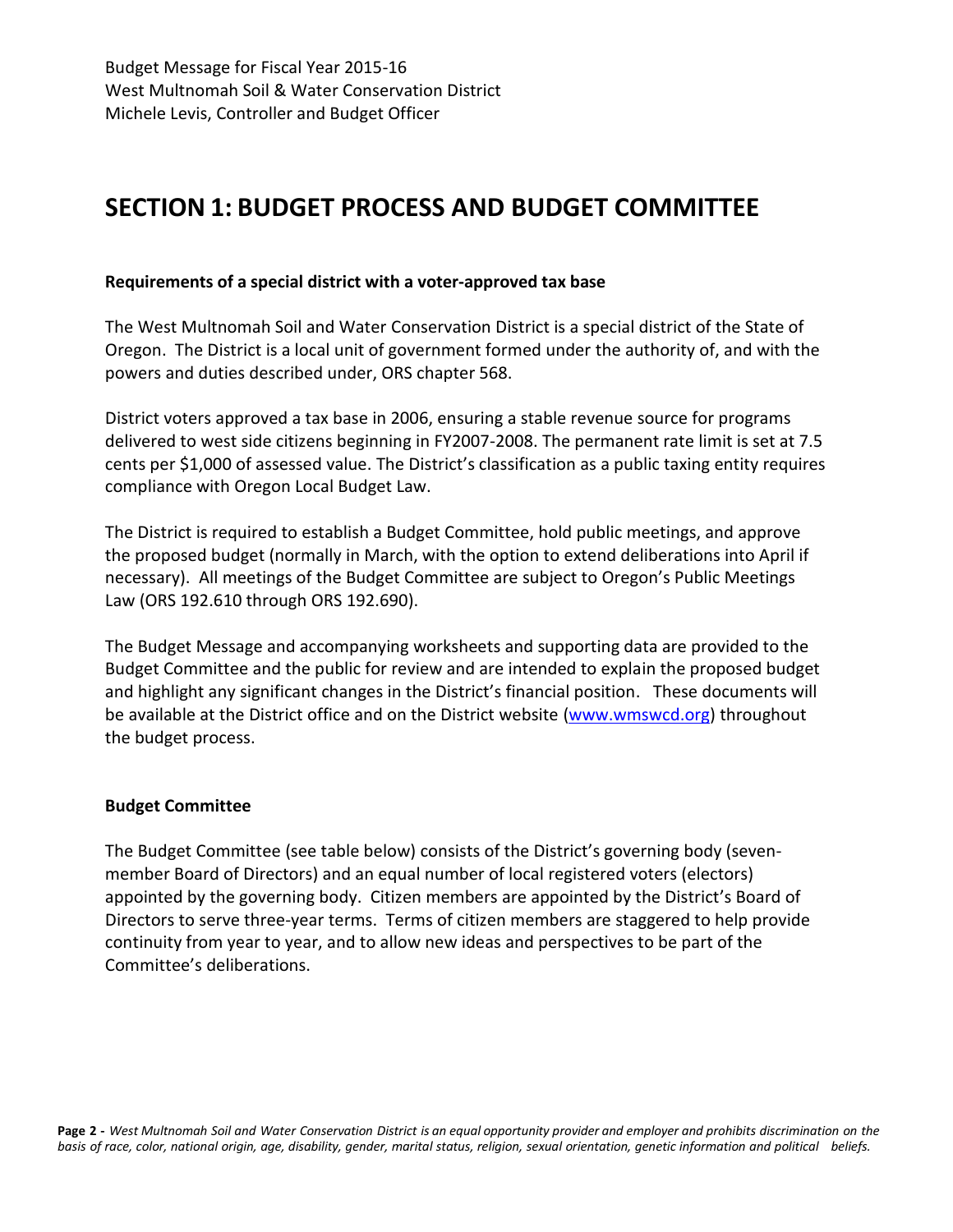| <b>Name</b>            | Position     | <b>Status</b>                                |
|------------------------|--------------|----------------------------------------------|
| <b>Finlay Anderson</b> | Elector      | Appointed in 2015, in first year of term     |
| Karen Garber           | Elector      | Re-appointed in 2014, in second year of term |
| Jan Hamer              | Elector      | Appointed in 2015, in first year of term     |
| Xuan Sibell            | Elector      | Appointed in 2013, in third year of term     |
| Susan Weedall          | Elector      | Appointed in 2015, in first year of term     |
| Patrick Willis         | Elector      | Re-appointed in 2014, in second year of term |
| <b>Edward Woods</b>    | Elector      | Re-appointed in 2014, in second year of term |
| Jane Hartline          | <b>Board</b> | Serves while a Board member                  |
| <b>Brian Lightcap</b>  | <b>Board</b> | Serves while a Board member                  |
| Shawn Looney           | <b>Board</b> | Serves while a Board member                  |
| <b>Weston Miller</b>   | <b>Board</b> | Serves while a Board member                  |
| Kim Peterson           | <b>Board</b> | Serves while a Board member                  |
| Terri Preeg Riggsby    | <b>Board</b> | Serves while a Board member                  |
| George Sowder          | <b>Board</b> | Serves while a Board member                  |

#### **Duties of the Budget Committee**

The role of the Budget Committee is to review the proposed budget submitted by the Budget Officer, and either approve it as proposed or modify it. The Committee elects a presiding officer to help the Committee reach an affirmative vote in approving the budget.

The Budget Committee must have a quorum or majority of the total membership of the committee present in order to hold a meeting or to take any formal action. A majority is one more than half the number of the membership, not a majority of those present.

After the Budget Committee has approved the budget, set the maximum property tax levy and submitted the Approved Budget to the governing body, their work as the Budget Committee is done.

Specifically, the Budget Committee:

- 1. Receives the budget document
- 2. Hears the budget message
- 3. Considers public comment
- 4. Discusses and revises the budget as needed
- 5. Approves the budget
- 6. Approves the property taxes to be levied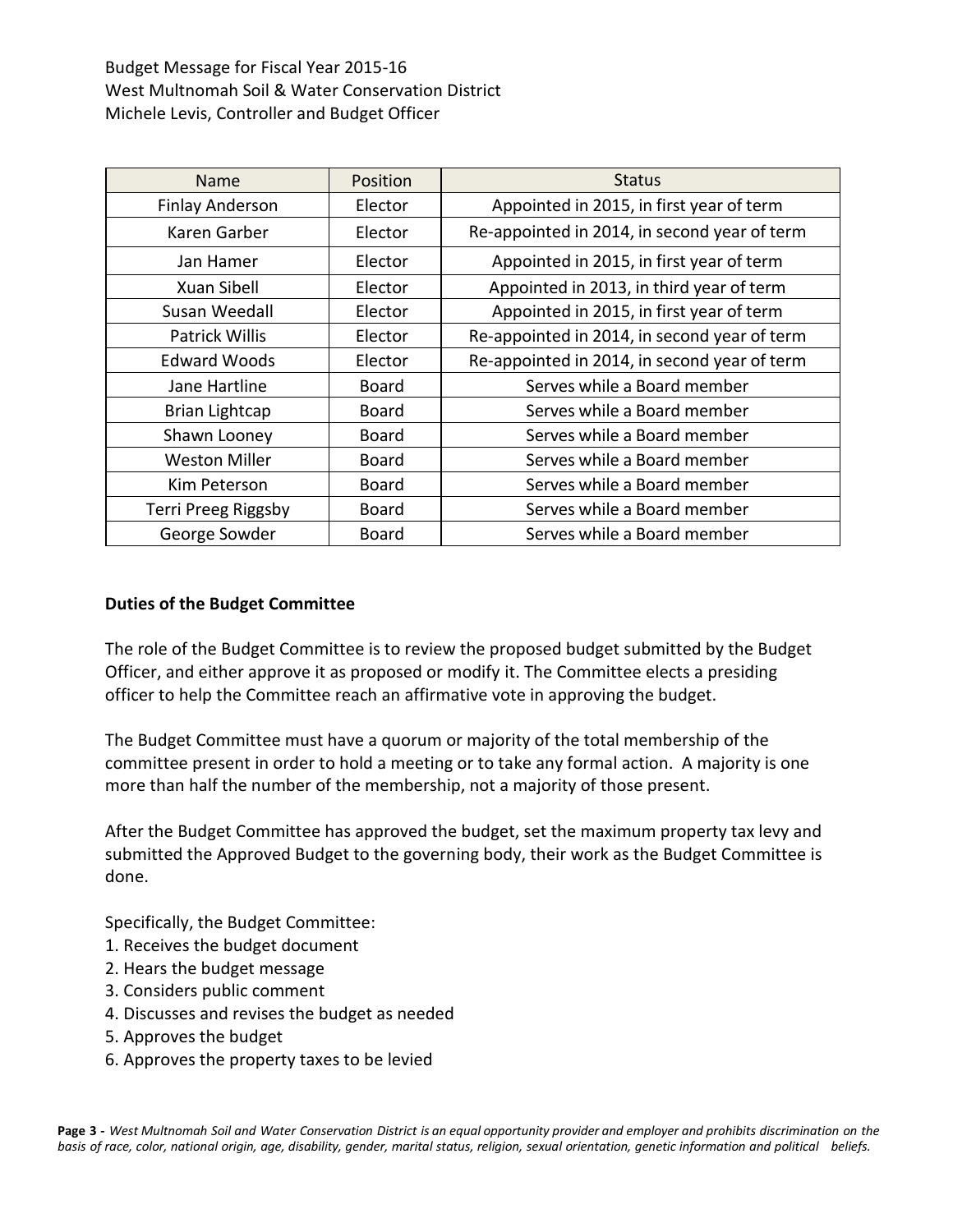## **Duties of the Board of Directors**

Following approval of the budget by the Budget Committee, the District's Board of Directors holds a budget hearing on the budget as approved by the Committee. Any person may comment on the approved budget at the hearing.

After the hearing, the Board of Directors can change the budget estimates and the tax levy approved by the Budget Committee. However, if the Board increases the tax levy by any amount, or if the Board increases expenditures in any fund by 10% or more, the District must republish the amended budget summary and hold another budget hearing.

The deadline for the Board of Directors to enact a resolution that adopts the budget, makes appropriations, and imposes a tax levy is June 30th.

# **SECTION 2: DISTRICT**

#### **Mission**

The District's mission is to conserve and protect soil and water resources for people, wildlife, and the environment.

#### **Vision**

The District serves residents in its service area (Multnomah County west of the Willamette River and all of Sauvie Island) with information and assistance on conservation planning, invasive weeds, native plants, livestock management, grant funding, wildlife, healthy woods, habitat restoration, school gardens and other conservation projects as needed. The District's budget is guided by its annual work plans, which are consistent with the long range plan and mission of the District, as well as with state law and cooperative agreements with the Oregon Department of Agriculture. Our budget supports the following vision for our District:

- o More urban and rural landowners will be knowledgeable about invasive weeds and will be diligent about controlling them on their property.
- o Our district's horses, cows, goats and llamas will enjoy lush pastures and their feces won't pollute our streams and rivers.
- o Our streams, rivers and watersheds will be healthier and support the comeback of endangered salmon species.

Page 4 - West Multnomah Soil and Water Conservation District is an equal opportunity provider and employer and prohibits discrimination on the basis of race, color, national origin, age, disability, gender, marital status, religion, sexual orientation, genetic information and political beliefs.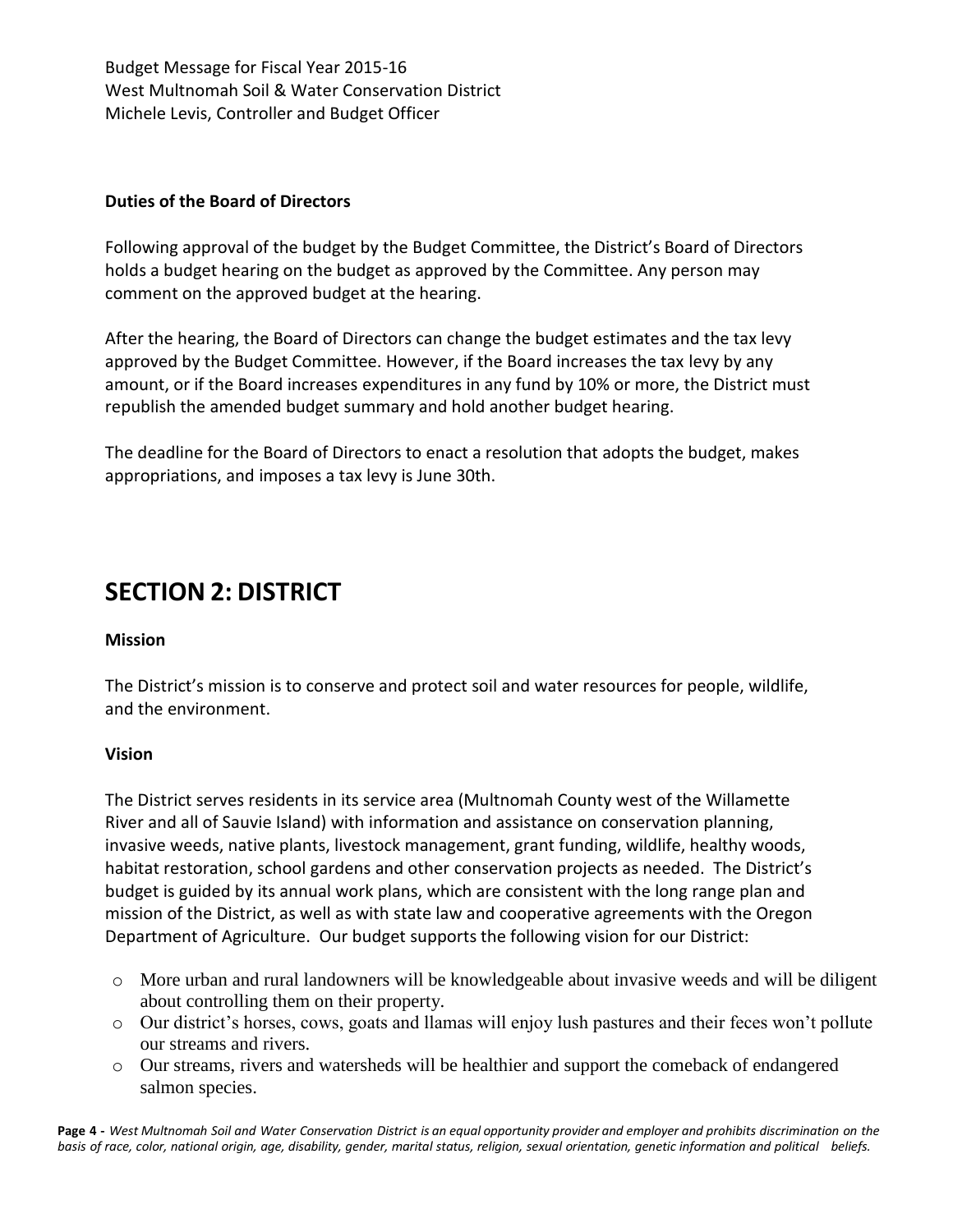- o The birds and the bees will thrive with ample food and shelter and will co-exist with people on farms and in suburban backyards.
- o Rare habitats, such as oak savannahs, ash swales and sedge meadows, will be appreciated and restored.
- o Forests and small woodlots on private land will be stewarded thoughtfully and knowledgeably.
- o Residents of our district will enthusiastically tackle conservation projects like rain gardens, bioswales and hedgerows.
- o We'll enjoy more locally-grown food, farmed with methods that contribute to the long-term health of the land.

## **Partners**

The District works with agencies and individuals as partners in our efforts to achieve our vision. Partners include the Oregon Department of Agriculture, the USDA's Natural Resource Conservation Service, Oregon State University Extension Services, Four County Cooperative Weed Management Area, Backyard Habitat, Tryon Creek Watershed Council, West Willamette Restoration Partnership, Forest Park Conservancy, SW Watershed Resources Center, Department of Environmental Quality, Metro, Multnomah County, Northwest Weed Management Partnership, Oregon Department of Forestry, Oregon Invasive Species Council, SOLVE, and others. The District is also reaching out to the Sturgeon Lake Work Group including the Bonneville Power Administration, Ducks Unlimited, Oregon Dept. of Fish and Wildlife (ODFW), the Dept. of State Lands and scores of groups to fund the Save Sturgeon Lake restoration project. Partners having a significant impact on the budget are discussed in more detail in Section 3.

## **Summary of Programs**

The District provides technical and, in some cases, financial assistance for a variety of programs and projects, including the following:

1. Conservation Planning

Conservation professionals work with landowners to develop individualized conservation and restoration plans that identify practices and management behavior to best protect soil and water quality, to enhance plant and animal health, and to financially benefit landowners. The conservation planning process looks at a number of tools landowners, whether they have forest, farm, or riparian properties, can use to meet their goals.

2. Healthy Streams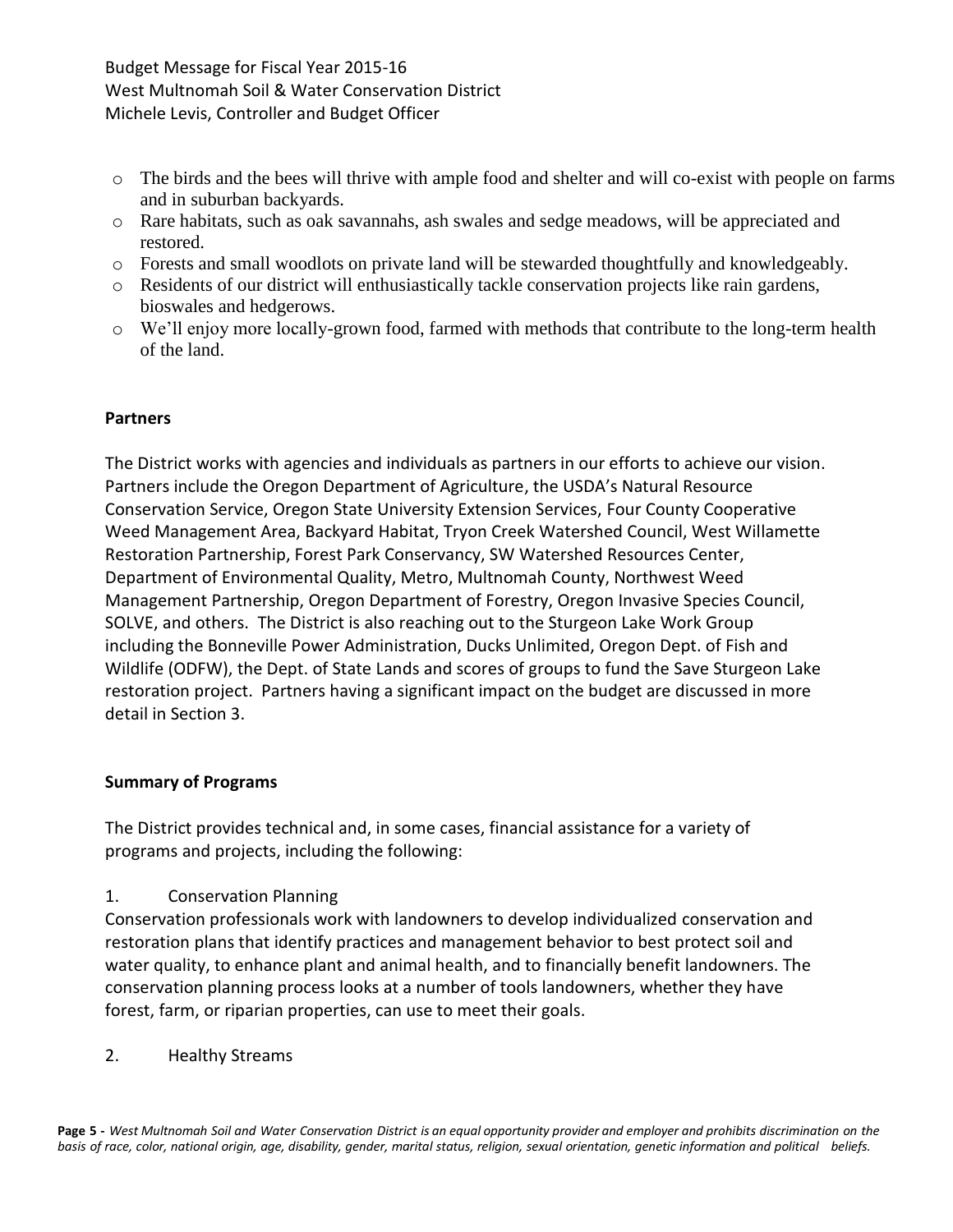Funding and technical assistance is provided to landowners for streamside restoration to improve water quality and wildlife habitat. Current target areas include canals and ditches on Sauvie Island and creeks in the West Hills.

## 3. Large-Scale Streambank Restoration

These projects target large properties or multiple adjacent properties (>1/4 river mile) to have a significant effect on fish and wildlife habitat in urban areas and on the region's overall water quality.

## 4. Neighborhood Demonstration Projects

These projects (including Urban Stormwater Control projects) provide assistance to groups of engaged neighbors focused on using innovative ways to conserve soil and water resources and/or improve wildlife habitat health in achieving their vision. These on-the-ground conservation projects also serve as education and outreach tools to the larger community.

## 5. Backyard Habitat Certification Program

Urban landowners with less than an acre of land are directed to our partners at the Backyard Habitat Certification Program. This program certifies that landowners have successfully controlled invasive weeds and restored native habitat on their land. The District is a financial supporter of this program.

## 6. EDRR (Early Detection and Rapid Response)

This program promotes early detection, while weed populations are small, and immediate rapid control measures, increasing the likelihood that new invasions will not become established. If prevention isn't possible, the most time and cost-effective way to manage new invasive plants is through EDRR efforts.

## 7. FISH (Financial Incentives for Sustainable Habitats) Grant Program

This program advances the mission of the District by leveraging funds through conservationrelated work carried out by partner organizations and cooperating landowners. This program provides cost-share funds (up to \$10,000/project) to support conservation projects, conservation education, and community events that promote natural resource conservation.

## 8. Sturgeon Lake

Dedicated funding has been allocated for the restoration of this 3,200-acre wildlife refuge, owned and managed by Oregon Department of Fish and Wildlife. This lake is a critical habitat for endangered salmon, sturgeon and lamprey and is an integral part of the Pacific flyway for pacific coast migratory waterfowl. It is one of the premier natural and biologically significant aquatic and wildlife habitats in the state. Sturgeon Lake is identified in the Oregon Conservation Strategy as a "conservation opportunity area" and restoring flushing flows to the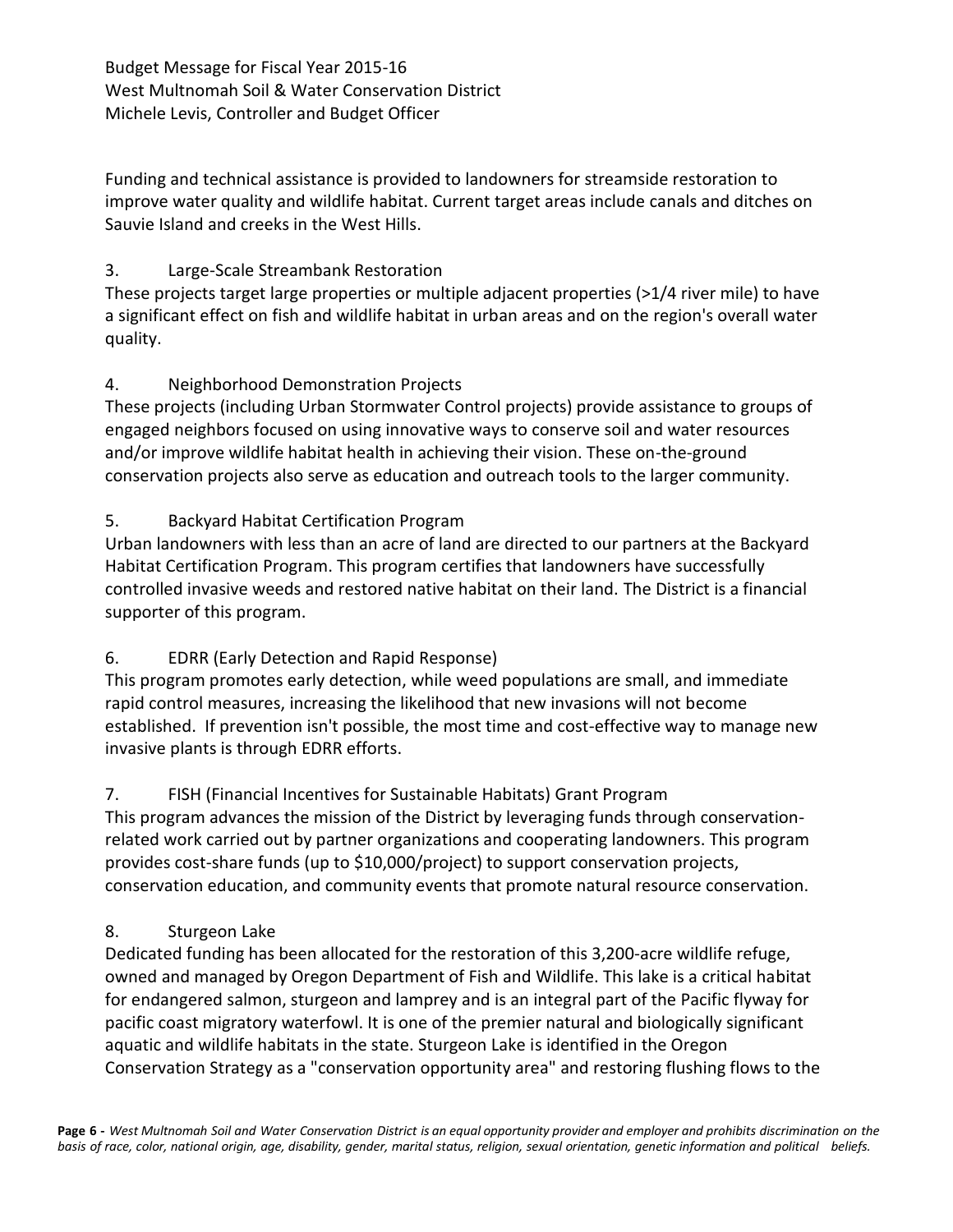lake for salmon habitat restoration is specifically named as a state strategy. The District and its Sturgeon Lake Restoration Partners are actively engaged in a multi-year effort to restore this area.

## 9. Education Programs

Educational efforts include installing demonstration gardens and habitats in high visibility areas at schools and community centers; the District also educates through workshops, training, and events, including Soil School, Rural Living Field Day, Weed Watchers Training, Meadowscaping, and Urban Watershed Mentors Training.

## **Financial Oversight**

The District Manager, Controller, and Board Treasurer regularly monitor accounts and compare expenditures to limits authorized in the budget. Each month, the Board of Directors reviews the District's financial statements and obtains explanation for any variances from budget or changes in financial position. Financially, the District has done a good job of substantially increasing activity while controlling costs.

All District funds are held in Qualified Public Depositories approved by the Oregon State Treasury: the Oregon State Treasury's Local Government Investment Pool (LGIP) and US Bank. In general, long-term savings are held in the LGIP account, while short-term operating capital is held in the US Bank account.

The District's financial statements are audited annually. The audit report, which has been issued without qualifying statements, is filed with the Oregon Secretary of State, Division of Audits. A strong and effective system of internal controls is employed to protect the public funds entrusted to the care of the District.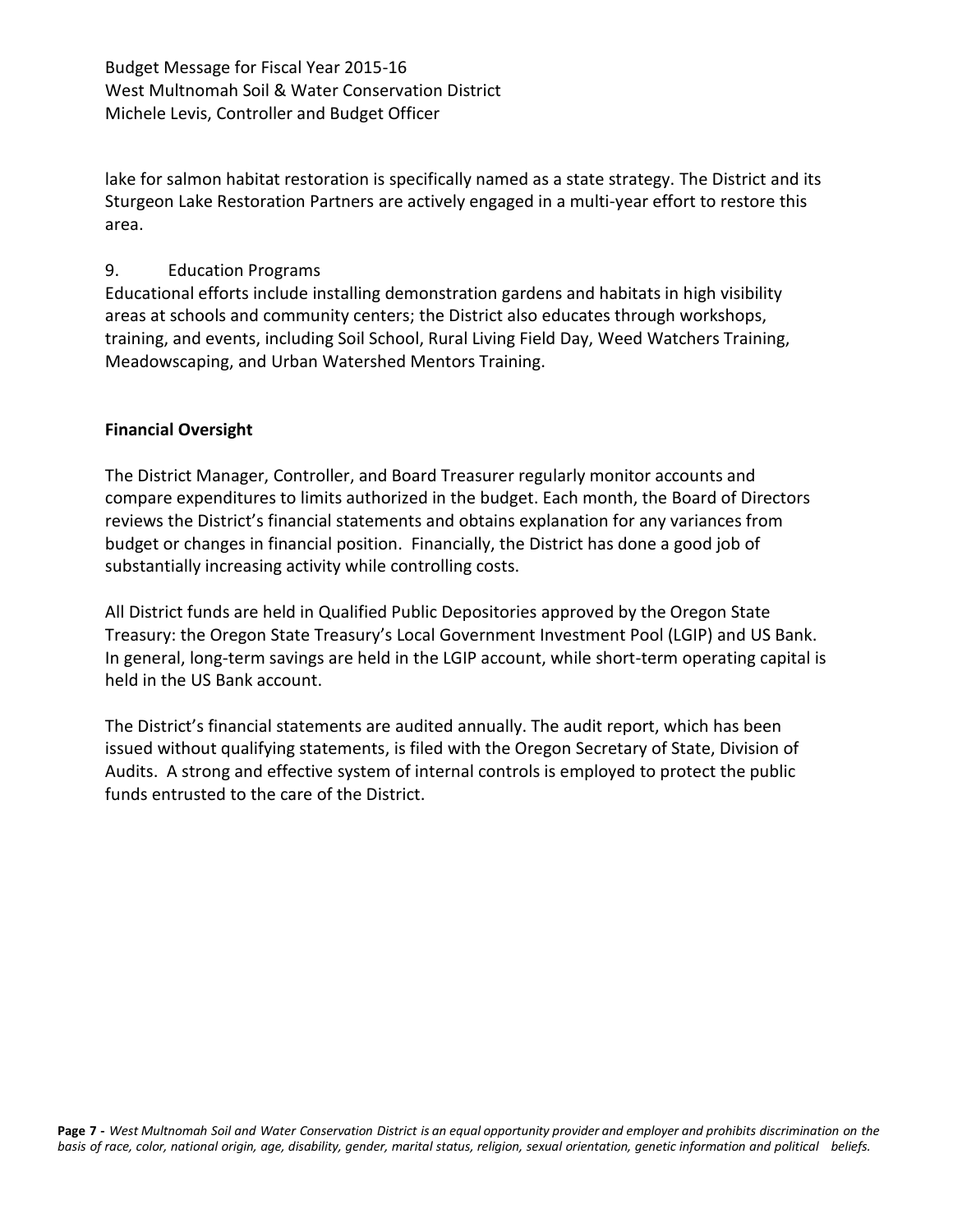# **SECTION 3: BUDGET AND ASSUMPTIONS**

#### **Budget Preparation**

The proposed FY2015-16 budget is in balance and complies with Oregon Local Budget Law, state statutes, and generally accepted accounting principles. The budget supports implementation of the Districts annual work plans for FY2015-16 and is consistent with the District's mission, vision, and priorities. It is prepared on a modified accrual basis (recognizing revenues when they become available and measurable, and recognizing expenditures when liabilities are incurred).

#### **Budget Documents**

Budget documents are provided to the Budget Committee and to the public for their review. The District is required to submit the final budget on standardized budget forms prescribed by the Oregon Department of Revenue.

The Local Budget (LB) forms contain FY2012-13 and FY 2013-14 audited financial results, FY2014-15 Adopted Budget, and FY2015-16 Proposed Budget. The District has a General Fund and one Special Fund for the Sturgeon Lake Project. The purpose of the General Fund is to account for operations and general services of the District; it can be used whenever a specific type of fund is not required. The Special Fund for Sturgeon Lake is used to record revenue dedicated for the specific expenditures related to the Sturgeon Lake Restoration Project.

Specific forms submitted by the District are: General Fund Resources (Form LB-20); General Fund Requirements (Form LB-30); Special Fund (Sturgeon Lake) Resources and Requirements (Form LB-10). Each is described below.

## **General Fund Resources (Form LB-20)**

The LB-20 Resources page of the General Fund begins with the projected cash available on 7/1/15, conservatively estimated to be \$911,551. This figure is made up of the unappropriated General Fund ending fund balance projected in the FY 2014-2015 budget (\$535,332) plus unanticipated revenues and those budgeted expenditures that are no longer expected to occur before 6/30/2015 (total of \$376,219). For comparison and to ensure this figure is reasonable, we also calculated projected beginning cash on 7/15/15 by beginning with our cash balances as of 2/28/15 and adding projected revenue and subtracting updated projected expenditures for the remaining four months of the year. The result was substantially the same.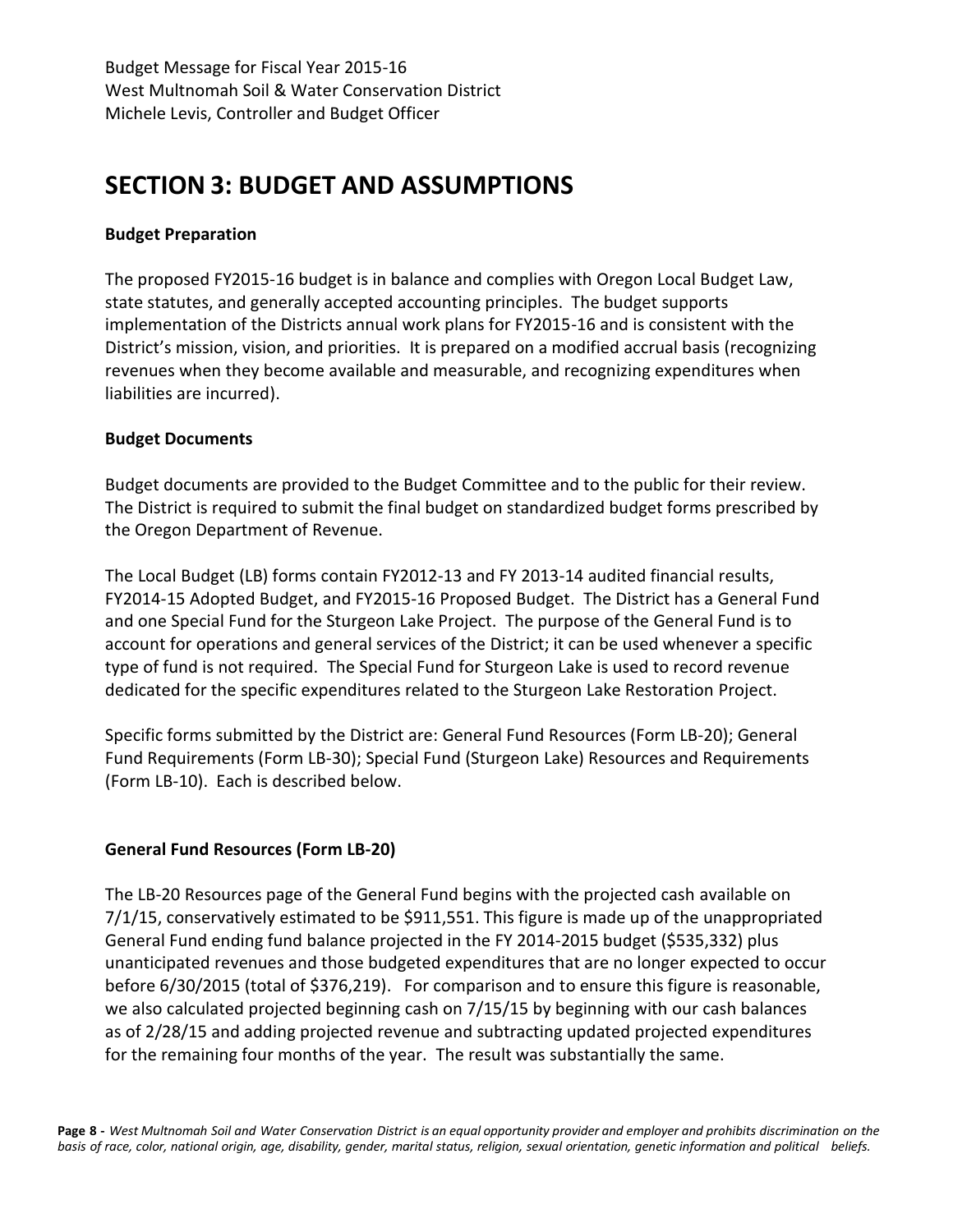Additional resources added to the beginning cash balance are property tax revenues levied in earlier years of \$29,000, which are estimated to be received only in FY2015-16, and interest of \$4,000 earned on LGIP funds.

Other resources are (1) a grant of \$70,930 from the Oregon Department of Agriculture to support water quality programs, including riparian habitat enhancements, urban technical projects and administrative costs; (2) a grant of \$24,800 from the Oregon State Weed Board to fund Garlic Mustard control programs; (3) a grant of \$8,547 from Oregon Watershed Enhancement Board Small Grant's program to fund forest restoration work at River View Cemetery; and (4) projected reimbursements totaling \$10,400 from workshops and trainings provided by the district and also from contributions from partners for the West Willamette Restoration Partnership.

The primary source of revenue for the General Fund is the District's permanent taxing authority established by voters in the 2006 General Election. The permanent rate limit is set at 7.5 cents per \$1,000 of assessed value. Assessing the maximum rate allowed would provide approximately \$1,340,000 in property taxes to be received in FY2015-16 as calculated in the table below. Although taxes imposed would result in \$1.5 million, this amount is reduced for estimated Measure 5 tax revenue compression (due to Portland's expansive urban renewal program costs and increases in other local government spending) and a presumed delinquency rate of 5.2%. All assumptions are consistent with prior years and have been reviewed by TSCC, Multnomah County's Tax Supervising & Conservation Commission.

| <b>Assumptions</b>                             | FY2015-16        | Source                    |
|------------------------------------------------|------------------|---------------------------|
|                                                |                  |                           |
| <b>Actual Prior Year Assessed Value</b>        | \$19,203,511,174 | Multnomah Co. Assessor    |
|                                                |                  |                           |
| <b>Assumed Growth</b>                          | 5.8565%          | Multnomah Co. Assessor    |
|                                                |                  |                           |
| <b>Calculated Assumed Assessed Value</b>       | \$20,328,164,202 |                           |
|                                                |                  |                           |
| <b>Taxes Extended</b>                          | 1,524,612        | \$0.075/\$1,000 AV        |
|                                                |                  |                           |
| <b>Assumed Measure 5 Compression</b>           | 109,337          | 10% growth per TSCC       |
|                                                |                  |                           |
| <b>Calculated Taxes Imposed</b>                | 1,415,275        |                           |
|                                                |                  |                           |
| <b>Assumed Discount and Delinguency Rate</b>   | 5.2%             | 94.8% collection per TSCC |
|                                                |                  |                           |
| <b>Property Taxes Estimated to be Received</b> | \$1,341,681      |                           |

Page 9 - West Multnomah Soil and Water Conservation District is an equal opportunity provider and employer and prohibits discrimination on the basis of race, color, national origin, age, disability, gender, marital status, religion, sexual orientation, genetic information and political beliefs.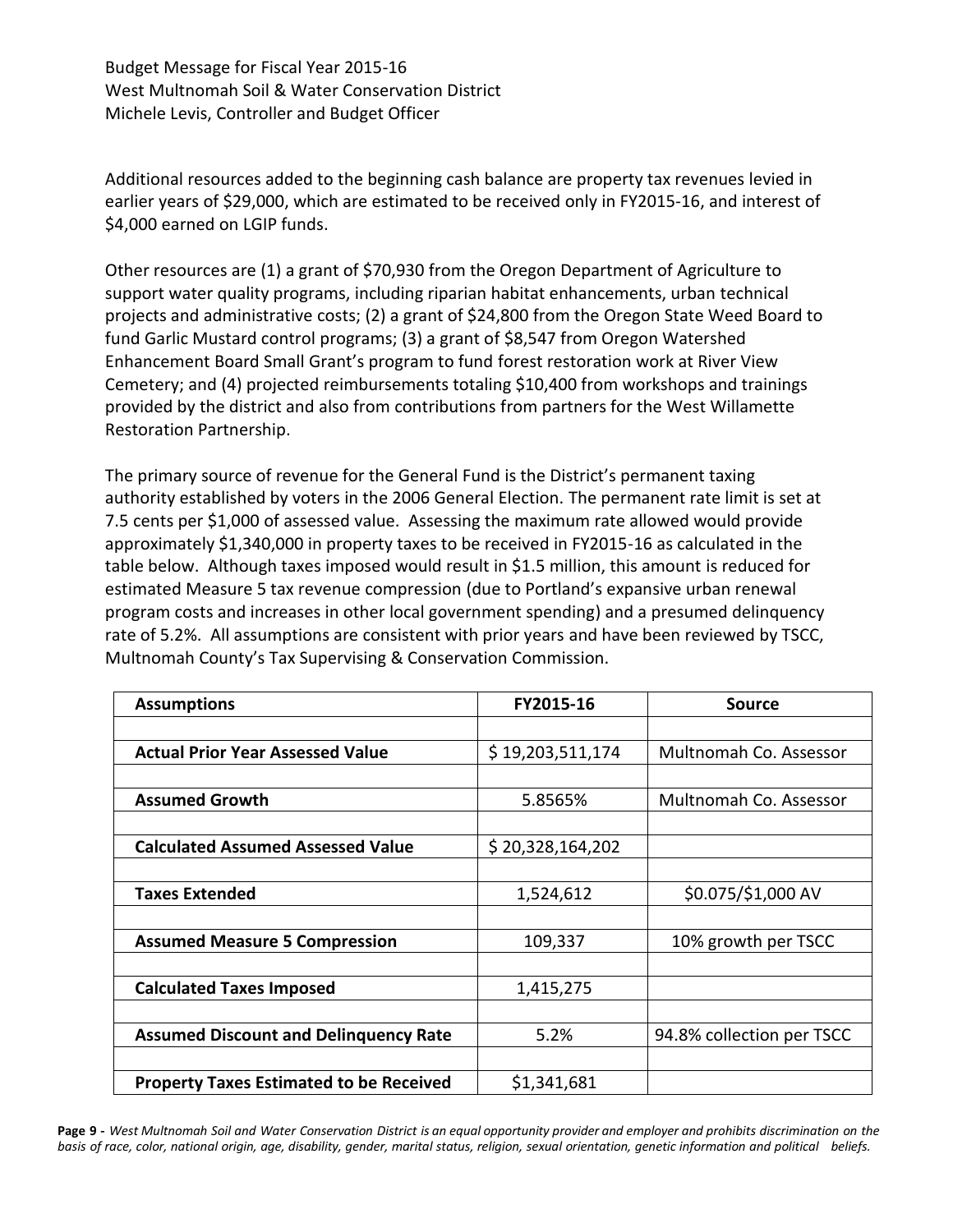## **General Fund Requirements (Form LB-30)**

Categories in the General Fund requirements and their increase from prior year's adopted budget are reflected in the table below and discussed in detail within each section.

| Category                |         | FY2014-15 FY2015-16 | Increase / | %    | Reason for Change                                                                                      |
|-------------------------|---------|---------------------|------------|------|--------------------------------------------------------------------------------------------------------|
|                         |         |                     | (Decrease) |      |                                                                                                        |
| Personnel services      | 820,354 | 867,722             | 47,368     | 6    | 3% COLA, 3% merit/parity, 5%                                                                           |
|                         |         |                     |            |      | health insurance                                                                                       |
| Materials and services  | 765,784 | 816,506             | 50,722     | 7    |                                                                                                        |
| - Operations            | 154,710 | 161,741             | 7,031      | 5.   | Additional rent for former NRCS space, offset<br>by reduction due to completion of website<br>redesign |
| - Conservation Programs | 611,074 | 654,765             | 43,691     | 7    | See detail by conservation area in table below                                                         |
| Capital outlay          | 37,000  | 20,000              | (17,000)   | (46) | Vehicle purchase delayed                                                                               |
| Contingency             | 70,000  | 70,000              |            | 0    | No change                                                                                              |
| Unappropriated          | 535,332 | 625,000             | 89,668     | 17   | Factors in increase of \$20,000/mo.                                                                    |
| ending fund balance     |         |                     |            |      | in future spending                                                                                     |

## Personnel services

Personnel services of \$867,722 include salary/wages (\$581,860), health insurance (\$115,400), retirement plan contributions (\$72,057), and payroll taxes (\$98,405). Currently the District has six full-time and four part-time staff, and has planned for three seasonal part-time conservation interns. These 13 employee positions result in 9.6 full-time equivalent employees for purposes of the budget.

The majority of the District's employees (Senior Conservationist, Urban Conservationist, Invasive Species Coordinator, Rural Conservationist, Forestry Conservationist, 'all- purpose' Conservationist and Education Coordinator, Seasonal Interns) are engaged in providing conservation services to the public, with specialized skills addressing large and small farms, forest lands, streams and the health of streamside vegetation, conservation in the urban environment, wildlife needs, outreach and education services, and invasive plant species. The seasonal conservation interns assist staff with planting and weed eradication work in the spring and summer. The budget anticipates continuing with two summer interns and adding a third position that would focus on outreach as well as compiling data and information related to our new diversity initiative.

The remaining four employees (District Manager, Controller, Office Manager, Communications Coordinator) provide management and administration of the organization, ensuring that the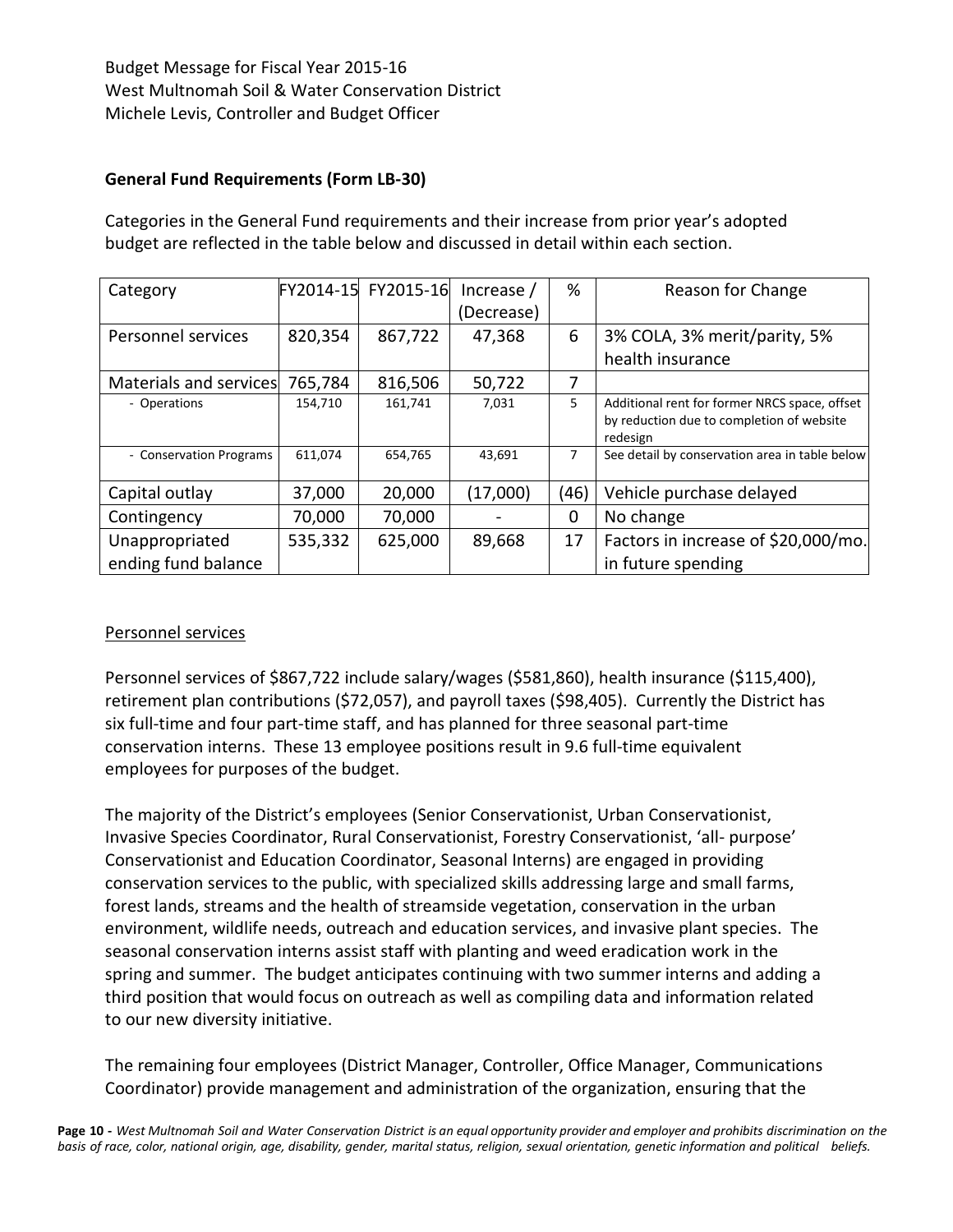organization is fully compliant with all laws and regulations pertaining to public funds, including having a comprehensive system of fiscal and budgetary controls and reporting functions; additional support services include creating marketing and educational materials.

All work occurs under the supervision of the District Manager, who reports to the Board of Directors and supports the District's conservation mission by working directly with a wide variety of organizations and individuals, such as local, regional, state and federal government agencies, non-profits, citizens, community groups, elected officials, and private businesses, to move forward the goals and initiatives of the District. In particular, this position is instrumental in all fundraising goals and overall program management related to the multiyear Sturgeon Lake /Dairy Creek Restoration project.

As the basis for determining a cost of living adjustment (COLA), we used a consumer price index (CPI) figure developed by the Local Government Personnel Institute (LGPI); specifically, we used the calendar year 2014 CPI-U for the Portland-Salem area, which is 2.4%. In consideration of this rate, and taking into account that the CPI doesn't incorporate the erosion of taxes on wages, we propose a COLA of 3.0% for FY 2015-2016 employee wages. In addition to COLA, the budget includes a discretionary fund of 3.0% of all employee wages to allow for merit/step increases and market and/or parity adjustments to be made for affected employees.

For employee benefits, the budget proposal assumes the health care benefit cost will increase by 5% (based on Insurance Agent's estimates of market factors when our renewal comes up in November 2015) and no increase in the employer PERS contribution rate, which will be stable for the coming year. Payroll taxes increased in proportion to salary and wage increases.

#### Materials and Services

Materials and Services is the broad expense category that supports general operations and conservation programs and services. The proposed budget increases the amount available for materials and services to \$816,506. Of this amount, less than 20% goes to covering operations expenses such as rent, computer and IT services, vehicle maintenance, insurance, staff and board training, audits, printing and postage. These costs will remain relatively stable with the exception of rent, which is expected to increase by \$12,000 due to the District taking over the NRCS leased space beginning October  $1<sup>st</sup>$ . This increase is partially offset by a cost reduction due to the completion of the website redesign.

The remaining Materials and Services costs are dedicated to conservation programs and services and represent more than 80% of the costs in this category. The programs and services are described in section 2, and the table below only highlights changes from the prior year.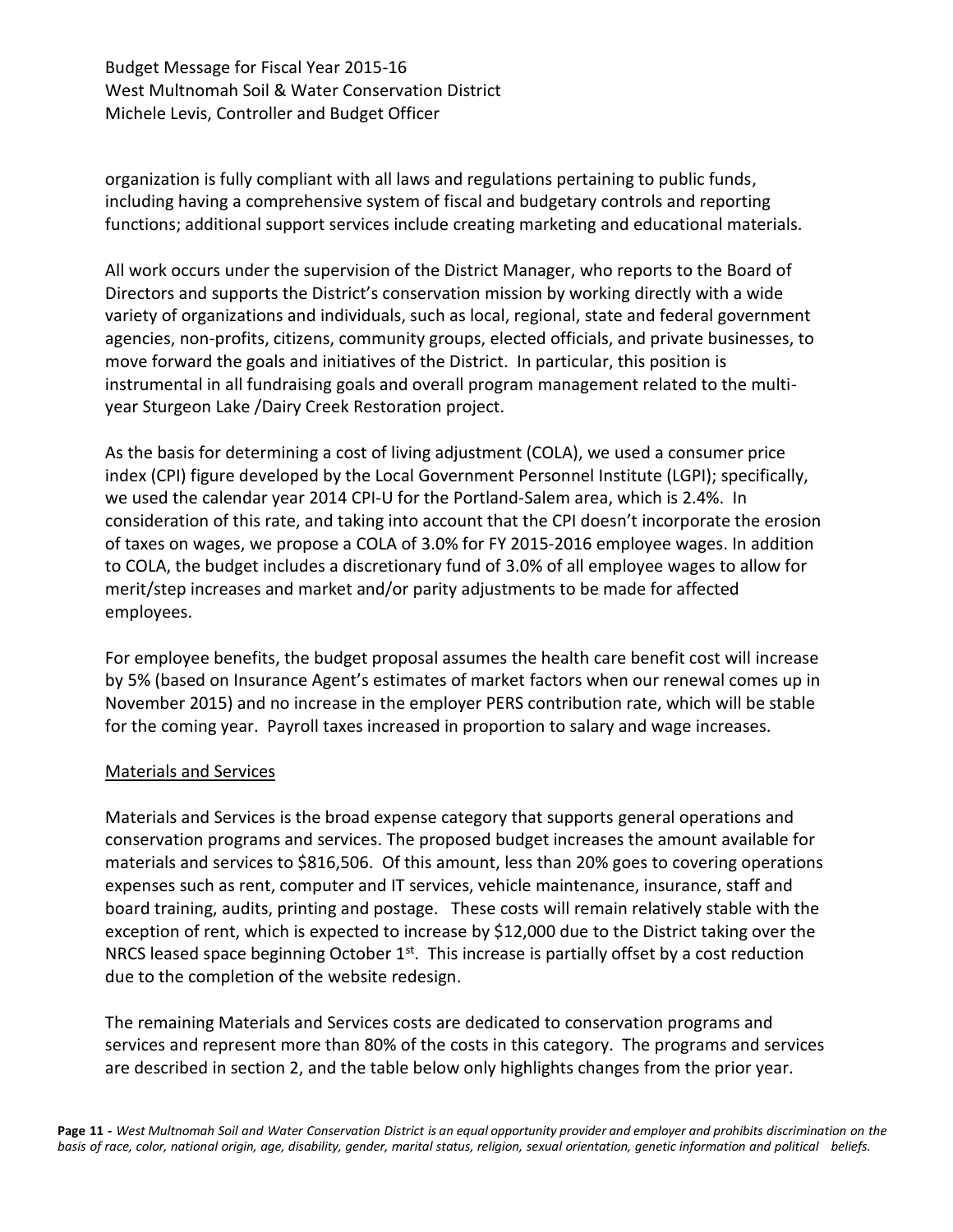| <b>Conservation Area</b> | FY2014-15 | FY2015-16 | Increase / | %    | Reason for Change                          |
|--------------------------|-----------|-----------|------------|------|--------------------------------------------|
|                          |           |           | (Decrease) |      |                                            |
| Rural                    | 191,243   | 150,470   | (40, 773)  | (21) | Expand cover crop program, healthy         |
|                          |           |           |            |      | streams projects and Scappoose Bay WC      |
|                          |           |           |            |      | Partnership, offset by removal of          |
|                          |           |           |            |      | NRCS/Enyart project                        |
| Urban                    | 138,500   | 110,000   | (28,500)   | (21) | <b>Expand Stormwater and Meadowscaping</b> |
|                          |           |           |            |      | projects, offset by moving Invasives       |
|                          |           |           |            |      | program to new focus area                  |
| Invasives                |           | 76,500    | 76,500     | n/a  | New focus area split off from Urban,       |
|                          |           |           |            |      | expanded EDRR programs                     |
| Forestry                 | 65,800    | 72,207    | 6,407      | 10   | Expand work on older multiple year         |
|                          |           |           |            |      | projects, offset by fewer new projects     |
| Education                | 33,000    | 33,000    |            |      | No change                                  |
| <b>FISH Grants</b>       | 62,967    | 83,288    | 20,321     | 32   | Completion (and payout) of older funded    |
|                          |           |           |            |      | programs expected in coming year           |
| Partner Support          | 119,564   | 129,300   | 9,736      | 8    | Increased funding to TCWC, BYH,            |
|                          |           |           |            |      | <b>SWWRC</b>                               |
| Total                    | 611,074   | 654,765   | 43,691     | 7    |                                            |

## Capital outlay

Capital outlay typically describes larger purchases that are of \$2,000 or more and have a useful life of more than one year. Purchases generally become listed as assets of the District. Capital outlay requirements are divided into office equipment and vehicles. Last year's budget included a capital outlay of \$22,000 for recommended upgrades to staff computers and \$15,000 for replacement of one of the district's vehicles. The vehicle purchase was delayed and is now expected to occur in FY2015-16 and is budgeted at \$20,000.

#### **Contingency**

The Contingency category is supported by Oregon Local Budget Law to manage for unforeseen or unexpected operating situations. Contingency funds can be used to cover shortfalls in any of the General Fund budget categories described above. We don't expect to use contingency funds, but \$70,000, an amount consistent with prior years and considered prudent, is included to offset unforeseen events.

Page 12 - West Multnomah Soil and Water Conservation District is an equal opportunity provider and employer and prohibits discrimination on the basis of race, color, national origin, age, disability, gender, marital status, religion, sexual orientation, genetic information and political beliefs.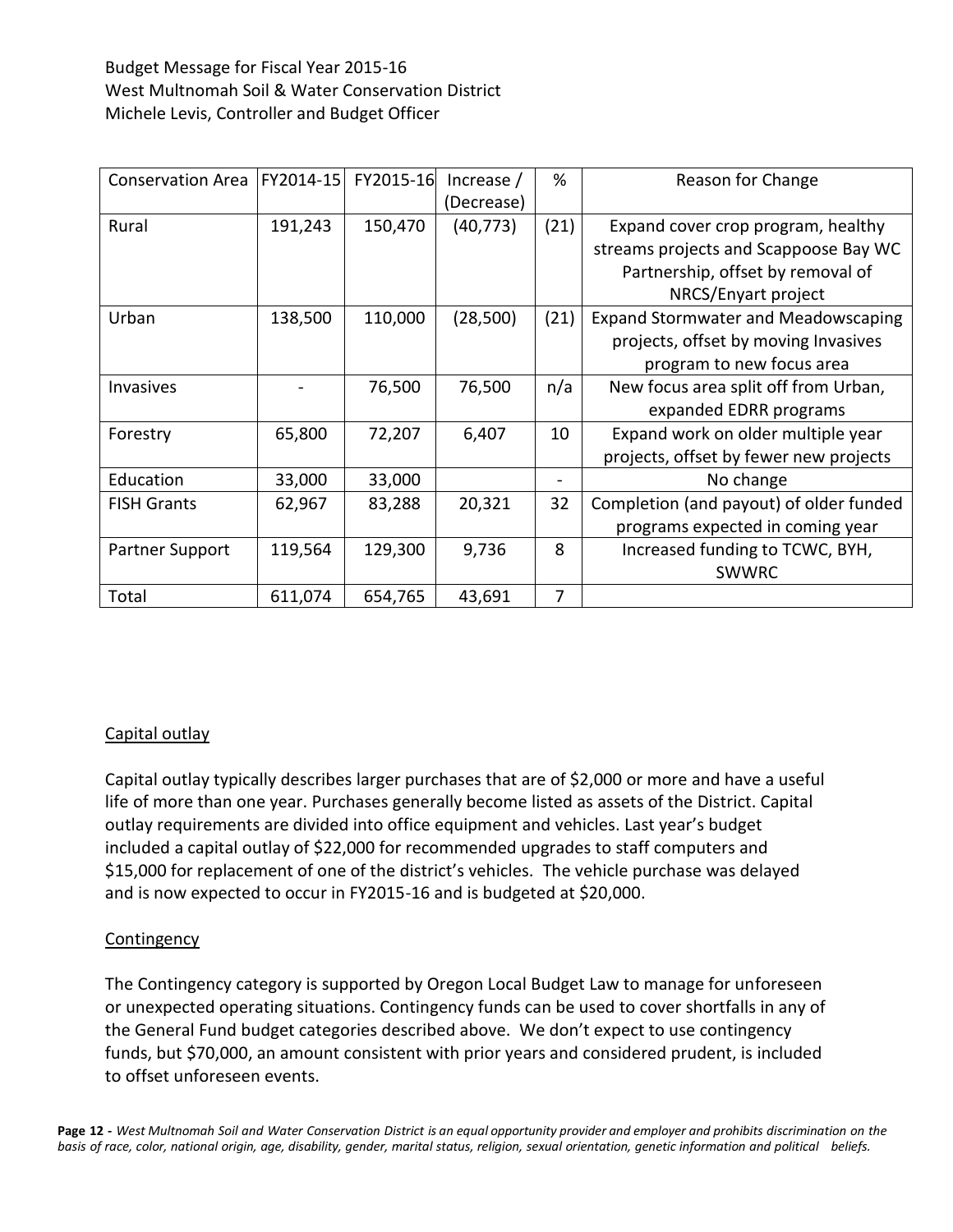#### Unappropriated ending fund balance

This category denotes the amount of money the District needs to cover expenses after the new fiscal year ends and before substantial tax revenue is received. This period is from July 1, 2016 until tax revenue is received in November 2016. It is called "unappropriated" because we cannot appropriate funds beyond the end of the fiscal year, but we know we will need to have those funds to meet expenses for the July-through-November 2016 period.

The unappropriated ending fund balance for a given fiscal year is carried forward as a Resource (cash on hand or working capital) to begin the following fiscal year. For the General Fund, the unappropriated ending balance for FY 2015-2016 is budgeted at \$625,000, representing cash flow requirements and anticipated expenditures for the first 4.5 months of the new fiscal year.

## **Special Fund (Sturgeon Lake) Resources and Requirements (Form LB-10)**

#### History

This special fund was established in 1993 by a Memorandum of Agreement with the Oregon Department of Environmental Quality, the Oregon Department of Fish and Wildlife and the District for the purpose of completing maintenance and improvements to the Sturgeon Lake/Dairy Creek Project. It has remained a separate fund since then and will continue to be a dedicated fund for this purpose.

## Budgeted Amounts

The proposed budget (Form LB-10) reflects total grants and contributions of \$491,240, representing funds to be received from the diverse sources (described below), including Multnomah County, Metro, and Oregon Wildlife Federation. These resources will be used in full to pay for expected FY2015-16 expenditures of \$491,240 (source: Army Corps of Engineers) for the Sturgeon Lake Restoration project. These funds had been appropriated in the FY2014- 15 budget, however the work has been delayed and is now expected to occur in FY2015-16. If for any reason the anticipated work is not completed, the unused resources will carry over to the next year if appropriated again as part of the FY2016-17 budget process.

## **Status of Project**

The US Army Corps of Engineers (Corps) has approved the feasibility study for preservation of the 3200 acre Sturgeon Lake located in the middle of Sauvie Island as essential habitat area for Pacific Flyway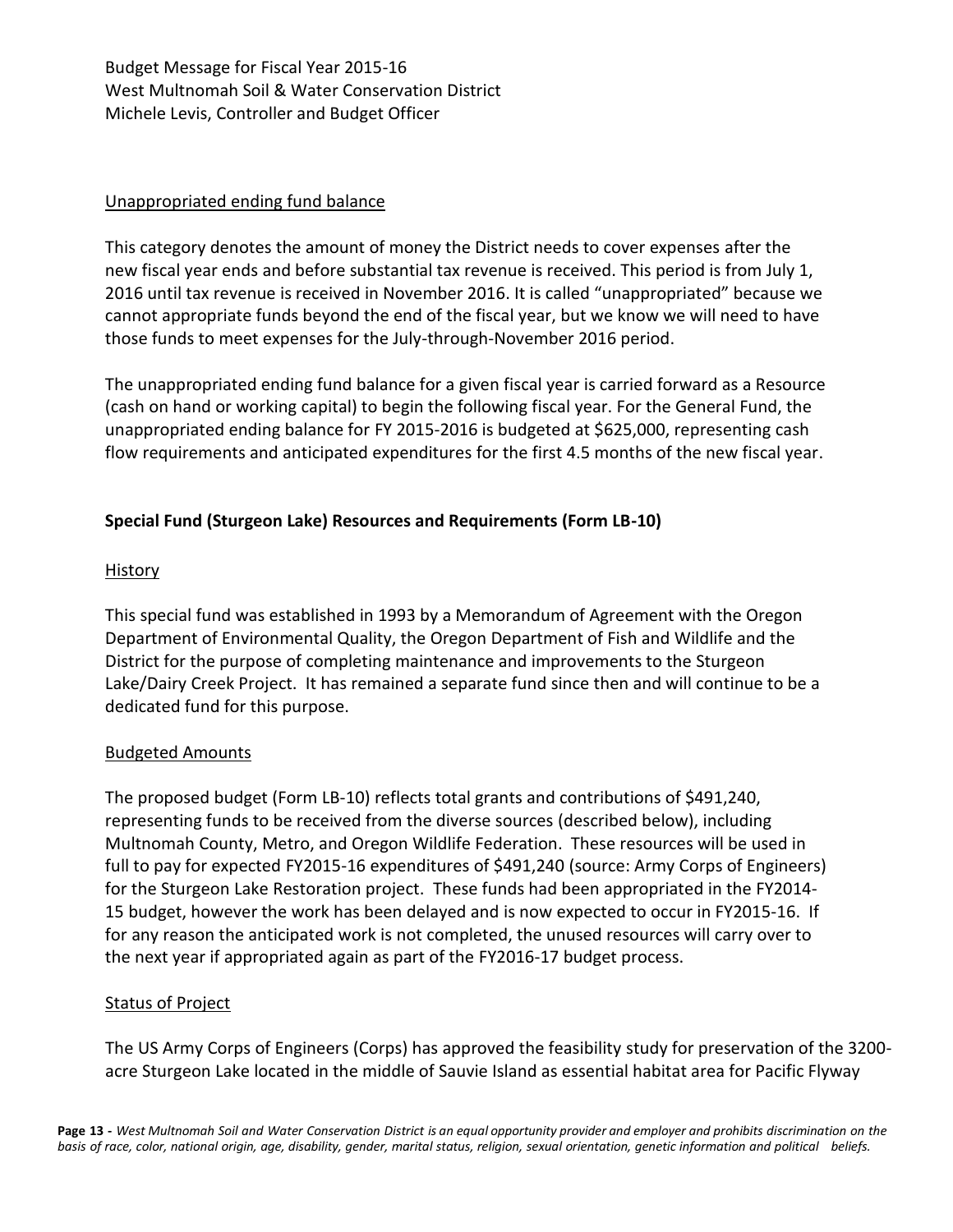migratory water fowl including geese, ducks, and cranes plus aquatic wildlife species like sturgeon, salmon and lamprey. As local sponsor, WMSWCD has worked closely with the Corps to provide technical support and community outreach particularly with private landowners and the Oregon Dept. of Fish and Wildlife.

The District has conducted tours over the past four years for the regional scientific review team, natural resource agency leaders, state legislators and local elected officials to build support for local sponsor funding of \$1.665 million. The Corps and all participants are aware that it is essential to have the financial support of the Bonneville Power Administration (BPA) in order for the District and the project to move forward.

Cost estimates for the feasibility study, design and construction plus ongoing operations and maintenance could exceed \$7 million if materials, property and labor costs increase due to delays or unforeseen circumstances. Replacement of failed culverts on NW Reeder Rd at Dairy Creek with the support of Multnomah County is critical to restore connectivity for endangered salmonid species between the lake and the Columbia River.

In early spring 2014, the Corps shared an ambitious timeline for implementation of the Sturgeon Lake / Dairy Creek feasibility study recommendations in FY2014-15, and the appropriate amounts were included in the FY2014-15 adopted budget, but delays have caused the implementations to be pushed to FY2015-16.

The FY 2015-16 budget anticipates he Corps will soon initiate the project design, engineering, permitting and contracting while the District will be responsible for negotiating and acquiring privatelyowned real property along Dairy Creek plus permits for construction and maintenance access.

The Corps and the District have completed negotiations on the project agreement (PPA) and an approved and signed PPA is expected by late April 2015. It includes a written plan and written verification of the above BPA and County funding commitments plus any other external funding sources – public, private or non-profit. The Corps requires that the District pay cash upfront for its 25% local sponsor cost share before proceeding with any of its tasks. The BPA funding will be transferred directly to the Corps pursuant to inter-agency protocol and will not pass-through the District or be included as part of the FY2015-16 budget.

The District has also reached out to the informal Sturgeon Lake work group including Multnomah County, the Bonneville Power Administration, Ducks Unlimited, Oregon Dept. of Fish and Wildlife (ODFW), the Dept. of State Lands (DSL), Metro and scores of groups to fund the Save Sturgeon Lake restoration project. State natural resource agencies entrusted with ownership and management of Sturgeon Lake and adjoining submerged and submersible lands, lake and stream beds and tidallyinfluenced waterways are expected to participate with required permits.

District staff and board leadership have met on several occasions over the last two years with the senior leadership at the Oregon Dept. of Fish and Wildlife (ODFW) and the Dept. of State Lands (DSL) to